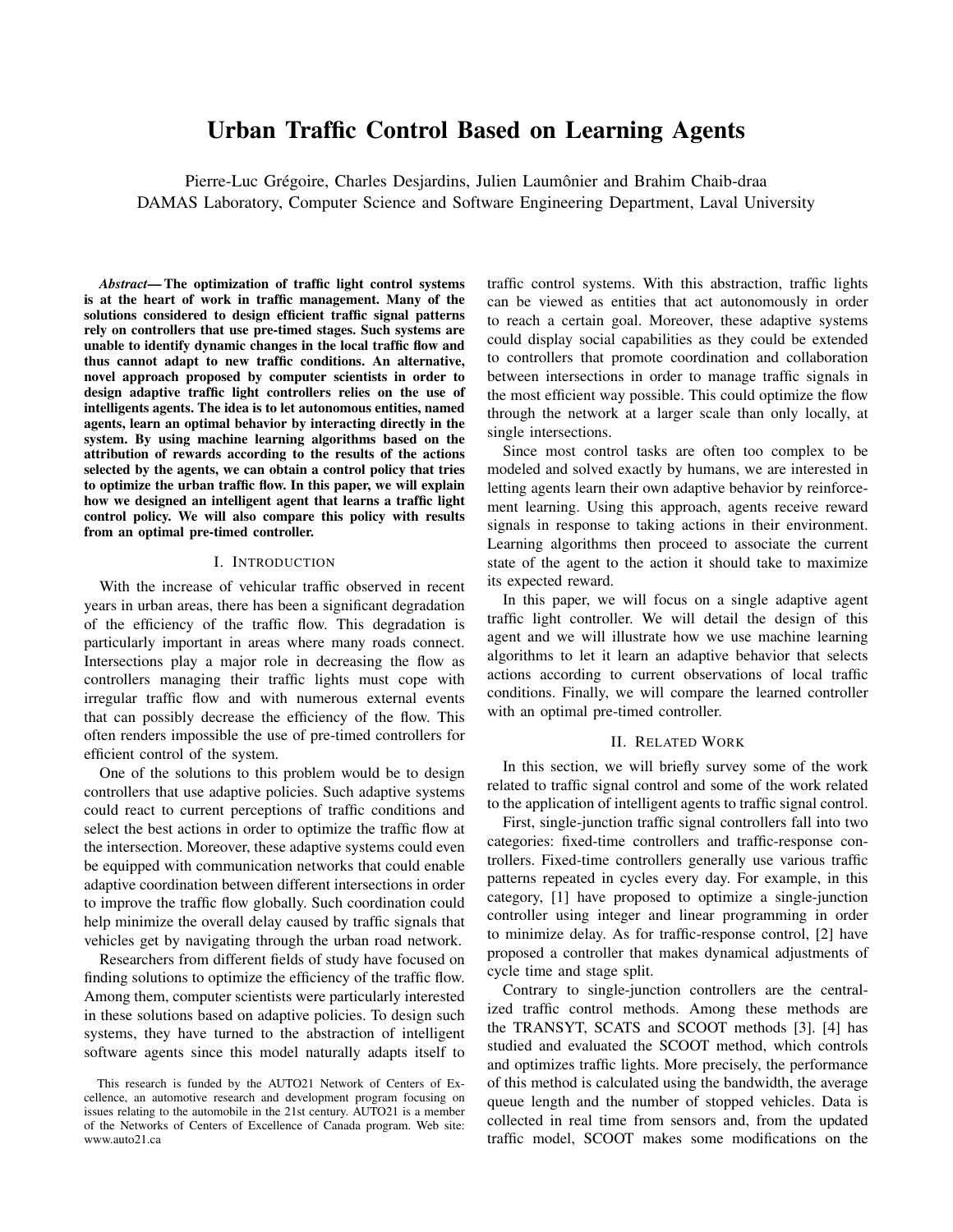previous coordination plans. This method has been shown to reduce delay compared to fixed-time traffic lights in England.

A few researchers in computer science have also studied the use of intelligent agents and learning for traffic light control. For example, our work is quite similar to that of [5]. One difference is that Wiering used model-based reinforcement learning to learn traffic light control strategies. His approach was based on a highly simplified model of traffic flow. The author also experimented with co-learning, where cars would share the same value functions as the traffic lights and try to learn the optimal path to their destination.

[6] has tackled the problem differently and has suggested the use of a reservation system for collision avoidance at an intersection. In this system, vehicles make a request to a central agent, the intersection. If the request is accepted, the vehicle needs to follow the prescribed path, and is guaranteed to be safe while crossing the intersection. Conflicts are solved by the intersection, and vehicles that cannot fulfill a suggested plan must stop at the intersection. The idea is interesting, yet is not quite scalable to the presence of human-driven vehicles. It also lacks some coordination aspects between multiple traffic lights, which is one of the most important problem that plagues the design of such controllers.

Coordination of multiple traffic light agents has also been explored by [7], where evolutionary game theory has been applied to let agents learn how to cooperate. This approach needs the presence of a communication system for agents to share their local actions. With the help of [8] the author also focused on the non-stationary aspects of the problem. In order to detect changes in the traffic flow, the authors designed a context detection algorithm that learns and triggers different control policies according to the traffic flow detected. This technique seems particularly useful in order to deal with the fact that different traffic flows are often observed according to certain periods, for example, rush hours both in the morning and at the end of the day. The algorithm was able to detect those changing phases and adapt to currently observed conditions.

Thorpe, through several reports ([9], [10]) has focused on applying learning on a number of traffic lights placed on a grid, much like the approach we suggested here. Through his work, he has illustrated the different issues that are faced (and that we have observed in our experimentations) in the development of such an adaptive traffic control system based on reinforcement learning and autonomous agents.

Finally, other artificial intelligence techniques, such as dynamic programming, have also been used to optimize the coordination of traffic lights. [11] has shown a reduced delay using this technique, particularly when demand reaches the junction's capacity.

## III. TRAFFIC LIGHT CONTROL

The present section will describe the inner workings of traffic light signal control. These definitions were used and implemented in our simulator in order to test our learning agent. The exact implementation of traffic light control signals we have considered for our simulations will be described in section V-A.

The first aspect to consider in traffic light control is the description of the possible actions that vehicles can legally make at an intersection. Traffic light controllers possess a traffic signal plan, which gives the different traffic stages available. A traffic stage consists of the description, for every lane of an intersection, of the possible transitions that can be done by vehicles [3]. Traffic stages also give explicitly how lights are displayed for vehicles on the intersection, indicating if they can turn left and/or right when a light is green or stop when it is red. Obviously, the transitions allowed in each stage must be designed without any conflicts. For large junctions, this design task is normally done by a traffic expert assisted by software.

There are two different ways to control the switching between the stages of a signal plan. Fixed-timed controllers are intuitively simple and work on a 'time-of-the-day' basis. This is the most affordable control technique and is the most logical choice for networks with stable or predictable traffic. The counterpart is that their efficiency can be extremely poor when the traffic flow is not stable. The traffic flow may becomes unstable for many reasons like accidents, weather condition, etc. In these cases, other actuated controllers can make use of buried detectors on waiting lanes of an intersection. These controllers are often necessary in these conditions or when the traffic flow does not have predictable patterns.

Intersections also need to have structures that manage and automatizes the control of the lights. The first generation of control structure uses non-computerized systems that are based on hard-wired logic to control the shifting between signal plans. Second generation structures use a centralized computer to control the set of traffic lights at an intersection. By this mean, a single computer can be used to control many intersections[4]. Finally, the third generation of controllers use distributed computers. In that case, individual intersections provide by their own processing unit [7].

Another aspect of traffic light simulation is the synchronisation in arterials. The goal of coordinated systems is to synchronize the traffic signals along an arterial in order to allow vehicles, traveling at a given constant speed, to cross the arterial without stopping at red lights [4]. This is known as a green wave and is normally used at rush hours. To achieve its goal, the designer sets parameters such as the offset between lights and the desired speed of vehicles. The offset is the time between the beginning of the green stage of consecutive traffic lights. To optimize the green wave, the problem is to find the largest time period during which a vehicle is able to continue without stopping at any intersection if it maintains the wanted fixed speed. This time period is known as the bandwidth.

Finally, many metrics exist in order to evaluate the performance of a traffic light controller. One of the most important metric to optimize, as it impacts directly on drivers is called the delay. The delay is defined by the amount of additional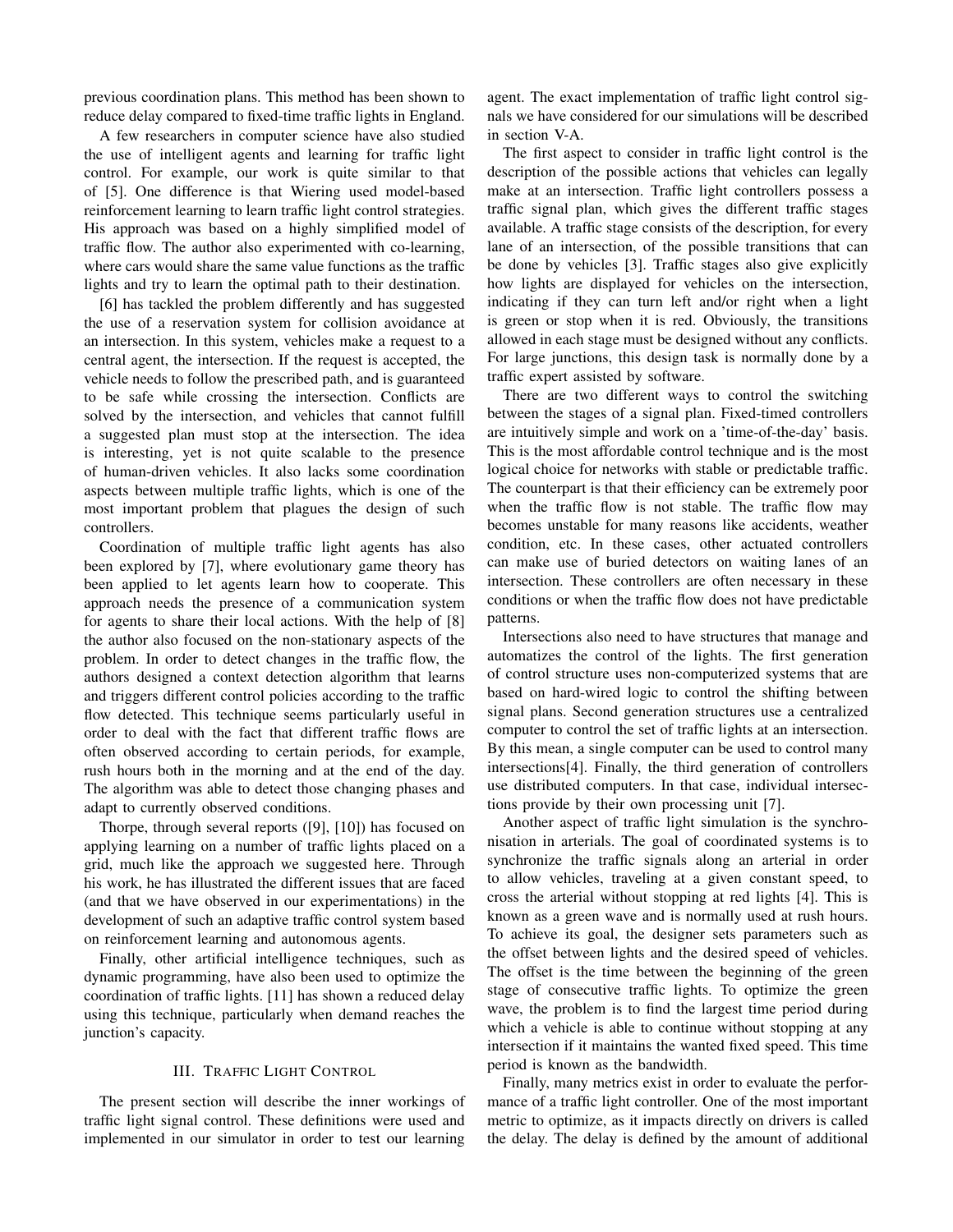time a vehicle takes to complete its journey through the network because of traffic lights [3]. Another interesting metric is the throughput which gives the number of vehicles that cross the intersection in a specified amount of time. Clearly, the general optimization goal for traffic network designers is to lower the delay and to increase the throughput of vehicles.

The adaptive controllers we propose are actuated controllers that have a certain perception of their local environment. Through sensors, we suppose they can have a basic perception of the number of vehicles that are present near the intersection. This assumption is critical for our control agents to display reactive behavior. The agent metaphor also implies that we focus on decentralized controllers each having their own computational unit. Finally, the assumptions on the signal plans we use will be described later since the signal plans are closely related to the experiments we make.

## IV. AGENTS AND REINFORCEMENT LEARNING

#### *A. Autonomous Agents*

The autonomous agents abstraction is a modern approach in artificial intelligence research that has been developped as an efficient alternative for the resolution of complex problems in many domains of application. By definition, agents are autonomous entities that can act independently in their environment in order to reach a defined goal. Moreover, agents are defined by their ability for social interaction, which enables collaboration and coordination with other agents. Further information about the agent abstraction can be found in [12].

Recently, research in artificial intelligence has focused on using agents for machine learning and thus on formal mathematical aspects of complex decision-making. More precisely, the focus is now on finding optimal policies to solve hard problems where agents might have to act in complex environments that might only be partially observable or even to interact and coordinate with other agents.

The present paper will focus on the use of intelligents agents acting as traffic light controllers. Their task will be to optimize the traffic flow by learning a control policy that chooses when to change signal stages according to their local perception of the environment, which is, in this case, a measure of the quantity of vehicles waiting at the intersection.

#### *B. Reinforcement Learning*

To enable deliberation, intelligent agents need a formal framework for decision-making. The past few years have seen the prevalence of the use of the Markov Decision Processes in the field of reinforcement learning. MDPs are efficient at representing sequential decision problems where the goal is to find the best actions to take to maximize utility an agent can receive [13]. Many reinforcement learning algorithms use this framework as a computational model.

Formally, a MDP is defined by:

- $A$  a finite set of actions,
- $S$  a finite set of states,
- $\mathcal{R}: \mathbf{S} \times \mathbf{A} \rightarrow \mathbf{R}$  an immediate reward function,
- $\mathcal{P}: \mathbf{S} \times \mathbf{A} \times \mathbf{S} \rightarrow [0, 1]$  the transition probabilities from a state to another when taking an action.

To find the optimal solution of an MDP, the Markov property must be satisfied. This property indicates that the transition probability of reaching the next state  $s'$  only depends on the current state s. With this property, the current state of the system encapsulates all knowledge required to make a decision. To solve an MDP, the value of a state,  $V^*(s)$ , must be calculated. This value represents the expected reward that the agent can obtain if it executes an optimal policy  $\pi^*$  from state s. To compute the optimal policy, we need to know the values of the states under this optimal policy. This is given by the Bellman optimality equation 1:

$$
V^*(s) = \max_{a} \sum_{s'} \mathcal{P}_{ss'}^a [\mathcal{R}_s^a + \gamma V^*(s')] \tag{1}
$$

This equation can only be used when the dynamics of the system, represented by its transition probabilities  $\mathcal{P}^a_{ss'}$ , are known. When the agent does not have knowledge of the these probabilities, it must act and observe the outcome of its actions directly in the environment. In that case, the agent has to use state-action values,  $Q(s, a)$ , that represent the expected utility of taking action  $a$  in the state  $s$ . Using this definition, it becomes possible to learn the success or failure of actions in a specific state. The Q-Learning algorithm, as seen in the update equation 2, is often used to update the state-action values:

$$
Q(s_t, a_t) = Q(s_t, a_t) + \alpha \left[ r_{t+1} + \gamma \max_{a_{t+1}} Q(s_{t+1}, a_{t+1}) - Q(s_t, a_t) \right]
$$
 (2)

This equation is used by the Q-Learning algorithm [14] and updates the current Q-value using the immediate reward,  $r_{t+1}$  and the Q-value of the next state,  $Q(s', a)$ . The Qvalues are guaranteed to converge to the optimal values if this update is done infinitely often for each state action pair. Convergence also depends on  $\alpha$ , the learning rate [13].

The downside of this algorithm is that it faces what is called the 'curse of dimensionality'. This curse refers to the fact that the size of the state space (the number of  $Q(s, a)$  pairs) can grow exponentially with the number of variables contained in the states and with the number of possible actions. This renders convergence nearly impossible for complex problems. Moreover, the use of a Q-values table means that continuous environments cannot be treated and need to be discretized.

Policy gradient algorithms can address some of these issues. Instead of updating the value function in order to obtain the optimal function, policy gradient algorithms work by keeping an estimated value function. These algorithms use this function estimator to compute a stochastic policy. They modify this estimated function directly in the direction of the gradient of the policy value. The problem becomes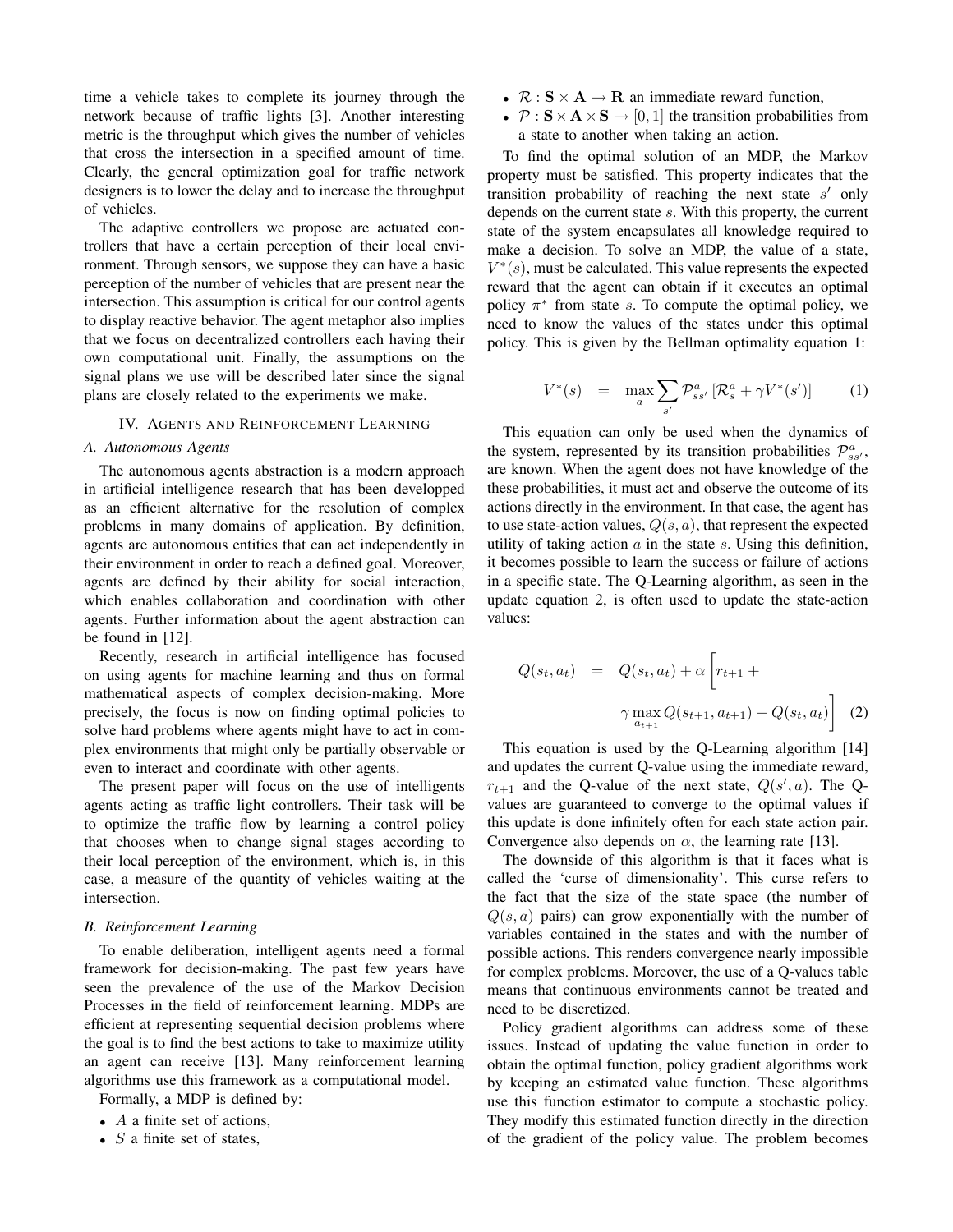one of estimating the gradient of the policy. The advantages of these learning algorithms is that they can treat continuous states using their estimated value function and that there is no growth of the state space possible since the values of all state-action pairs is given by the function estimator.

We refer the reader to the following papers, [15] and [16], as they describe in further detail this family of learning algorithms.

# V. SIMULATION

We present in this section the simulation environment and the agent learning algorithms that we implement in order to learn a single road junction traffic light signal control policy.

## *A. Urban Traffic Control Simulator*

To design our controllers, we implement in a home-made vehicle simulator a traffic light simulation module. This module features a road network that is made of one long segment crossed by four roads, thus giving a total of four intersections in the system. Each road segment between intersections is 280 meters long. Horizontal roads have two lanes while the vertical road have four lanes.

Vehicles are generated according to a uniform distribution, with a given probability at each step that is fixed for the duration of a simulation. When created, vehicles receive a path to follow. Possible paths are to travel on a road from its beginning to its end. Hence, vehicles on vertical road have to cross four intersections before arriving at their destination while vehicles on horizontal roads have to cross one intersection. On each road, vehicles can go in both direction. Vehicles are created to reach a cruising velocity of 14  $m/s$ . Their acceleration is 2  $m/s^2$  which means that they reach their cruising speed in 7 seconds. Their deceleration is 4  $m/s^2$ . Each vehicle is driven by a basic controller that keeps a safe distance of two seconds between other vehicles. This controller also reacts automatically to changing traffic lights. For roads where vehicles can choose between two lanes, the controller chooses a lane randomly at the begining of its course and keeps it until the end.

Traffic lights are located at the four road intersections. They each possess a controller that shifts through the different stages of the light in order to direct the traffic flow. The signal plans we use are composed of two stages. As seen in Figure 1, the first signal plan lets vehicles travel in the North/South direction, while the other plan enables traveling in the East/West direction. Each stage is followed by a mandatory 10 timesteps for a yellow light. Timesteps correspond to 0.250 seconds. This light gives enough time for vehicles that are engaged in the intersection to get to the next segment, while letting enough time for incoming vehicles to stop in order to respect the following red light. The only simplification of the system we made was to disallow left or right turns at the intersections.

At each decision step, controllers choose whether they need to shift the light or not for the next stage. The yellow light stage cannot be bypassed, as security would degrade and some collisions could not be avoided. The set of actions



Fig. 1. North/South Stage and East/West Stage

is thus limited to two: a shift action and an action that keeps the current plan. Since decision steps occur at every 50 timesteps, the minimal stage time of a green light is 40 timesteps (if the controller choose the shift action, the first 10 timesteps are for the yellow light). During their travel, vehicles are delayed if they encounter red lights. As soon as a vehicle starts to brake due to a traffic light, it start to compute delay. At each timestep, it updates its delay according its current speed relatively to its desired speed, as seen in equation 3 and 4.

$$
D_{t+1}(v) = D_t(v) + d(v)
$$
 (3)

where

$$
d(v) = 0.250 * (1 - (S_{c_t}/S_{d_t}));
$$
\n(4)

Since our simulation timestep is fixed to 250 milliseconds per timestep, this equation gives the delay in seconds. By weighting the update of each step with the current speed  $(S_{c_t})$  and the desired speed  $(S_{d_t})$ , we take into consideration the acceleration and deceleration of the vehicle in its delay.

At each timestep, we can compute the total delay by adding all the vehicles' delays. We get a good performance metric of the overall traffic light network's delay by taking the average delay for all vehicles that are created in a simulation.

As seen in Figure 2, we have used a viewer to directly observe the results of our simulation on the traffic flow.



Fig. 2. Urban Traffic Control Simulator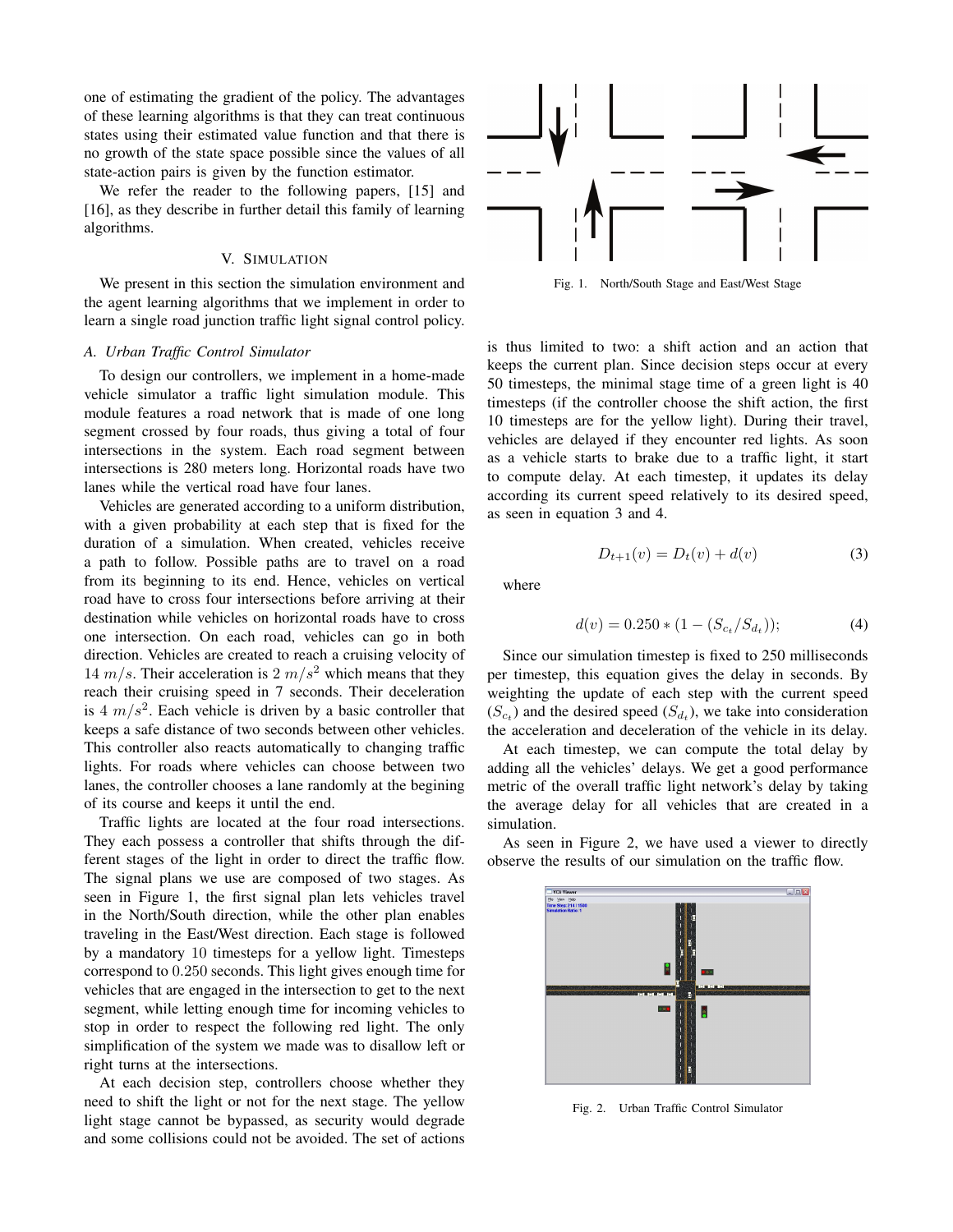#### *B. Agent Learning*

For our agent to learn a control policy, we first have to define the variables that describe the state of the agent that will be used by the learning algorithm. The variables we consider are the number of horizontal vehicles waiting, the number of vertical vehicles waiting, the current state of the light (if it is green horizontally or vertically) and the number of decision steps since a shift occurred.

The reward function we use gives negative rewards for delayed vehicles. The value of the reward is given by the following function:

$$
R(s_t, a_t) = -\sum ((d(v)/50)^2) * 1.5
$$
 (5)

where  $d(v)$  is the delay of vehicle v in seconds. The constant (50) is used to represent an acceptable delay for a vehicle at a junction while the square function and 1.5 constant decreases the reward given when a vehicle waits past the acceptable delay.

In order to let the light learn a behavior that does not shift at each decision step, we added to this reward function a cost for changing the green light's direction. Thus, the agent had to learn to optimize the cost of shifting the light against the cost of vehicle delay.

To learn the policy, our agent uses a policy gradient reinforcement learning algorithm, OLPOMDP, as detailed in section IV-B. In our implementation, we have used a neural network comprised of 4 inputs (corresponding to the 4 state variables), 2 layers of 20 hidden nodes and 2 outputs (corresponding to the possible actions), with inputs being normalized to  $[0, 1]$ . Since the policy obtained using OLPOMDP is a stochastic policy, the action chosen when executing the policy is the action that has the highest probability.

## VI. RESULTS

First, to learn a control policy, we put the traffic light control agent in the simulator, using the reinforcement learning framework described in the previous section. Learning took place in a scenario where there was only one traffic light to optimize. There was a 14 percent probability of generating a vehicle at each step for the North/South direction and a 3 percent probability for the East/West direction. The learning results for this situation are shown in Figure 3. It illustrates the decrease in vehicle delay with the number of episodes of the policy gradient algorithm. These results were obtained from a single run of the algorithm.

Then, we test this learned policy against pre-timed controllers. The first scenario uses a distribution of 14 percent probability of generating a vehicle at each step for the North/South direction and 3 percent probability for the East/West direction. These values are the same as for the learning scenario and give respectively a flow of 1008 and 432 vehicles per hour per lane. Since the capacity of each intersection is of 1400 vehicles per hour per lane, the scenario values are just above the maximum capacity of an intersection.



Fig. 3. Policy gradient algorithm learning

Pre-timed controllers are constrained to the same stage time as the learning controller which means that their cycle length must be a multiple of 50 timesteps. The best choice that fits the vehicles generation flow is a cycle length of 150 timesteps with a North-South green stage of 100 timesteps. This give 66% of green time in North/South direction and 33% in East-West direction while the vehicle flow repartition is of 70%/30%.

We first run the simulation on a single road junction signalization, the same that was used to learn the traffic light policy. We compute the average delay per vehicle for the pre-timed controller and the learned policy controller. For each controller, we run 50 episodes to get a representative average result. For comparison, we also run the simulation with a pre-timed sub-optimal controller which allow 50% of green light in both direction.

| System                 | Avg delay | <b>ST DEV</b> |  |
|------------------------|-----------|---------------|--|
| Pre-timed near-optimal | 22.10     | 3.86          |  |
| Pre-timed sub-optimal  | 61.59     | 5.33          |  |
| Learned                | 19.96     | 4.54          |  |

TABLE I

AVERAGE AND STANDARD DEVIATION FOR VEHICLE DELAY FOR ONE INTERSECTION SCENARIO (CALCULATED OVER 50 SIMULATIONS)

As we can see in Table I, the traffic light agent controller learns a near-optimal policy. The slightly lower performance of the optimal pre-timed controller can be explained by the choice of stage length which in this case is not completely adjusted (but really close) to the generated vehicle flow.

We then run simulations on the four intersections scenario described in section V-A. We use the same flow generation as in the single junction simulation but we generate less vehicles in the South-North direction that in the North-South direction (504 vehicles per hour per lane compare to 1008 vehicles). The pre-timed controllers have been adjusted for a green wave effect, with an offset of 80 timestep. This offset is the required time for a vehicle running at 14  $m/s$  to reach a junction from an other junction (280 meters between each